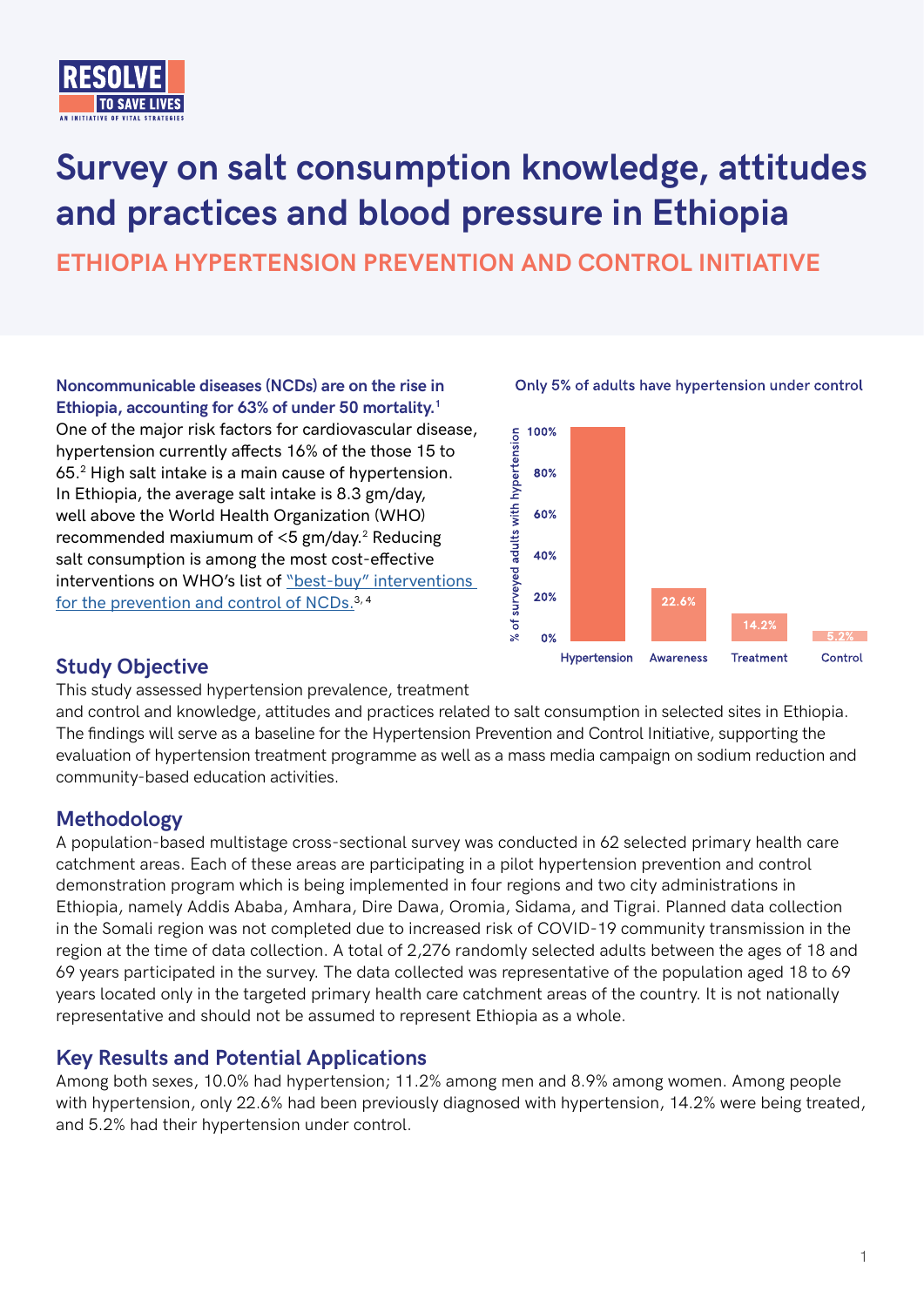

### **Table 1: Blood Pressure Findings**

| Blood pressure & treatment adherence | Male %         | <b>Female %</b> | <b>Both %</b>   |  |  |
|--------------------------------------|----------------|-----------------|-----------------|--|--|
|                                      | (incl. 95% CI) | (incl. 95% CI)  | (incl. 95% CI)  |  |  |
| Hypertension prevalence*             | 11.2           | 8.9             | 10.0            |  |  |
|                                      | $(7.8 - 14.7)$ | $(6.5 - 11.3)$  | $(7.7 - 12.1)$  |  |  |
| Among people with hypertension       |                |                 |                 |  |  |
| Aware of hypertension diagnosis**    | 17.5           | 27.2            | 22.6            |  |  |
|                                      | $(7.4 - 26.6)$ | $(15.5 - 38.8)$ | $(14.5 - 30.4)$ |  |  |
| Treated hypertension <sup>†</sup>    | 12.5           | 15.8            | 14.2            |  |  |
|                                      | $(3.3 - 21.7)$ | $(5.9 - 25.7)$  | $(8.0 - 20.4)$  |  |  |
| Controlled hypertension <sup>#</sup> | 2.8            | 7.5             | 5.2             |  |  |
|                                      | $(0-6.9)$      | $(2.4 - 12.7)$  | $(1.8 - 8.6)$   |  |  |

#### **Data are % (95 percent confidence interval)**

\*SBP >=140 mmHg; DBP >=90 mm Hg; or self-report of taking antihypertensive medication within the past two weeks \*\*Self-report that a health care provider informed the participant of hypertension diagnosis

<sup>†</sup>Self-report of taking antihypertensive medication within the past two weeks

‡ Hypertension diagnosis and SBP < 140 mmHg and DBP <90 mm Hg

## **Salt Consumption Knowledge, Attitudes, and Practices:** *See Table 2 for results*

#### **KNOWLEDGE AND ATTITUDES**

- **• 94% of participants** believed that salt reduction is somewhat or very important.
- **• 88%** believed that high salt intake causes ill health.
- **• Less than 2%** knew the recommended amount of salt per day.
- **• 79%** thought they consumed just the right amount of salt or too little salt.
- **• 54%** reported knowing how to make their food taste appealing if salt is reduced.
- **• 90%** believed they can convince family members about the health benefits of eating food with reduced salt.

Overall, participants had a favorable attitude toward salt reduction, and 90% believed they can easily convince family members about the health benefits of eating food with reduced salt. Survey results suggest that targeting home cooks by providing specific tips and strategies during cooking are important in reaching the whole family and should be included in the upcoming campaign and community initiatives.

#### **SALT CONSUMPTION PRACTICES**

Most salt comes from meals cooked primarily by women within the home.

- **• 88% of participants** add salt during cooking and 56% add salty seasonings during cooking.
- **• 49%** measure the quantity of salt before adding to their food.
- **• Only 5.5%** often or always eat in restaurants and **only 3%** report frequently eating packaged foods high in salt.

A majority of participants report taking some action on a regular basis to control their salt intake.

- **• 88.2%** use less salt during cooking or preparing food.
- **• 72.9%** limit the consumption of processed foods.
- **• 77.9%** limit the amount of salt added to food as they eat it or right before eating.
- **• Only 38.3%** reported using spices instead of salt when cooking or preparing foods

Despite a majority of people believing that they consume just the right amount of salt (53.3%) or even too little (25.6%), the findings from this survey are an encouraging sign that people have a positive attitude towards salt reduction and the necessary motivation to reduce their own salt intake. The survey identified key areas of intervention for salt reduction initiatives. First, targeting the women or primary cook in the household will likely have the greatest impact. Second, although many are aware of the dangers of high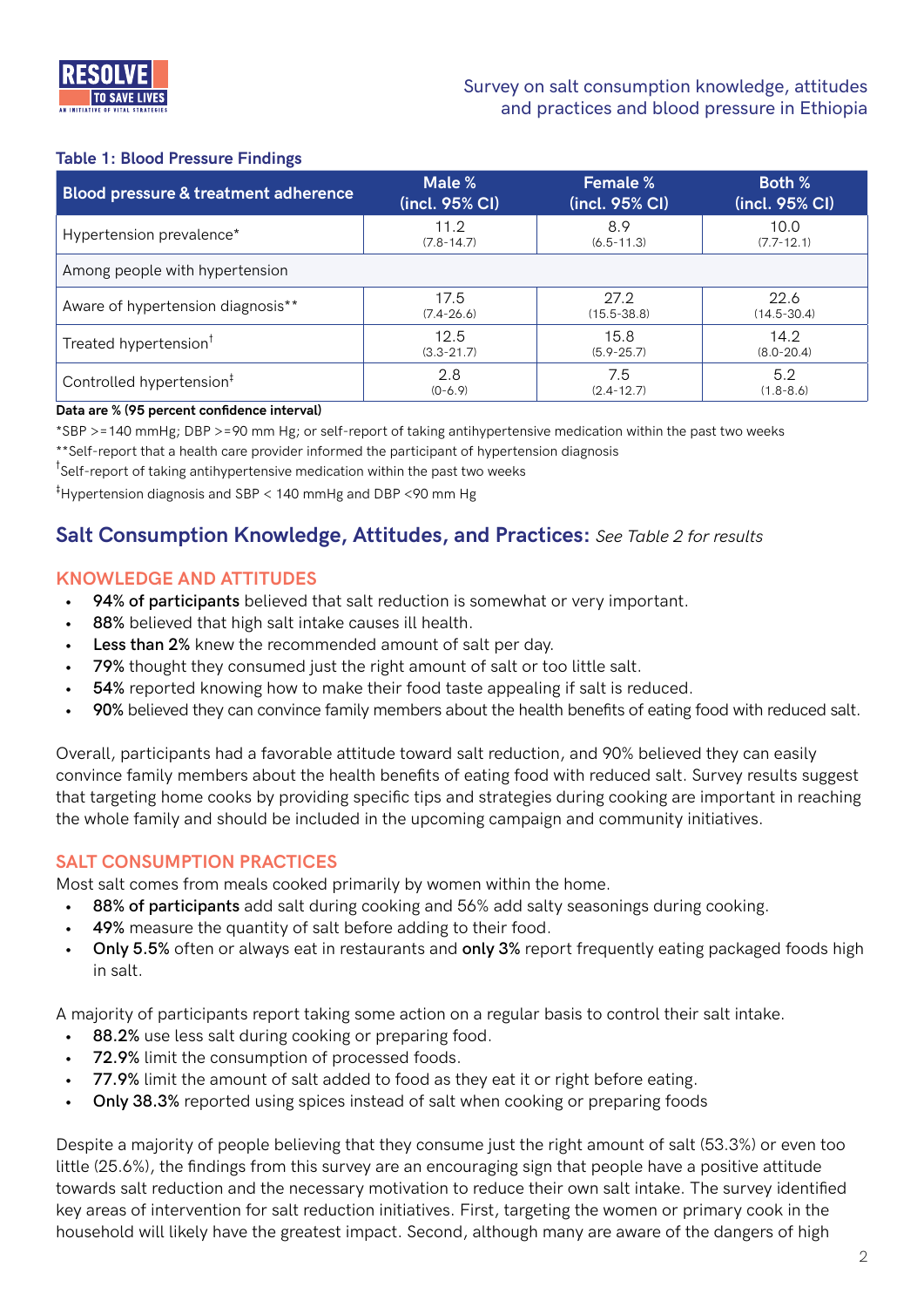

salt intake and may even be taking some steps to limit their intake, they need more knowledge on specific strategies to reduce salt in their meals. These strategies should address the major sources of salt such as the powders added during cooking.

## **Table 2: Results from the Knowledge, Attitudes, and Practices Survey**

| Results for adults age 18-69 years                                              | Male %          | Female %        | <b>Both %</b>   |  |  |
|---------------------------------------------------------------------------------|-----------------|-----------------|-----------------|--|--|
|                                                                                 | (incl. 95% CI)  | (incl. 95% CI)  | (incl. 95% CI)  |  |  |
| <b>Behavior &amp; practices*</b>                                                |                 |                 |                 |  |  |
| Add salt when cooking                                                           | 54.4            | 55.4            | 55.0            |  |  |
|                                                                                 | $(42.3 - 66.6)$ | $(43.7 - 67.1)$ | $(43.6 - 66.4)$ |  |  |
| Add salty seasonings during cooking                                             | 49.9            | 61.0            | 56.2            |  |  |
|                                                                                 | $(41.7 - 58.2)$ | $(52.6 - 69.3)$ | $(48.4 - 64.1)$ |  |  |
| Measure amount of salt added during cooking                                     | 2.8             | 7.5             | 5.2             |  |  |
|                                                                                 | $(0-6.9)$       | $(2.4 - 12.7)$  | $(1.8 - 8.6)$   |  |  |
| Eat processed food high in salt                                                 | 3.8             | 2.2             | 2.9             |  |  |
|                                                                                 | $(2.3 - 5.3)$   | $(1.4 - 3.1)$   | $(2.0 - 3.8)$   |  |  |
| Eat self-prepared home-cooked food                                              | 23.6            | 84.2            | 58.1            |  |  |
|                                                                                 | $(17.3 - 29.8)$ | $(80.2 - 88.1)$ | $(53.9 - 62.2)$ |  |  |
| Eat in restaurants                                                              | 7.3             | 1.9             | 4.3             |  |  |
|                                                                                 | $(3.5 - 11.1)$  | $(1.1 - 2.8)$   | $(2.5 - 6.0)$   |  |  |
| <b>Attitudes</b>                                                                |                 |                 |                 |  |  |
| How much salt or salty sauce do you think you consume?                          |                 |                 |                 |  |  |
| Too much                                                                        | 22.7            | 19.9            | 21.1            |  |  |
|                                                                                 | $(19.3 - 26.1)$ | $(16.5 - 23.3)$ | $(18.2 - 24.0)$ |  |  |
| Just the right amount                                                           | 52.6            | 53.8            | 53.3            |  |  |
|                                                                                 | $(47.4 - 57.8)$ | $(48.6 - 59.0)$ | $(48.7 - 57.9)$ |  |  |
| Too little                                                                      | 24.7            | 26.2            | 25.6            |  |  |
|                                                                                 | $(20.0 - 29.4)$ | $(22.0 - 30.5)$ | $(21.8 - 29.4)$ |  |  |
| How important is lowering the salt in your diet?                                |                 |                 |                 |  |  |
| Very important                                                                  | 51.0            | 55.4            | 53.5            |  |  |
|                                                                                 | $(44.2 - 57.8)$ | $(49.3 - 61.5)$ | $(47.6 - 59.4)$ |  |  |
| Somewhat important                                                              | 41.6            | 39.3            | 40.3            |  |  |
|                                                                                 | $(35.7 - 47.6)$ | $(33.9 - 44.6)$ | $(35.3 - 45.3)$ |  |  |
| Not important at all                                                            | 5.6             | 3.0             | 4.1             |  |  |
|                                                                                 | $(2.6 - 8.7)$   | $(1.6 - 4.4)$   | $(2.4 - 5.9)$   |  |  |
| Do you believe high salt intake causes ill-health?                              |                 |                 |                 |  |  |
| Yes                                                                             | 88.6            | 88.9            | 88.6            |  |  |
|                                                                                 | $(85.1 - 92.1)$ | $(84.7 - 93.2)$ | $(85.1 - 92.1)$ |  |  |
| Making efforts to reduce salt consumption is worthwhile for the health benefits |                 |                 |                 |  |  |
| Disagree                                                                        | 4.5             | 4.5             | 4.5             |  |  |
|                                                                                 | $(2.6 - 6.5)$   | $(3.2 - 5.8)$   | $(3.2 - 5.8)$   |  |  |
| Agree                                                                           | 70.8            | 72.1            | 71.5            |  |  |
|                                                                                 | $(65.8 - 75.8)$ | $(67.7 - 76.5)$ | $(67.9 - 75.2)$ |  |  |
| <b>Strongly Agree</b>                                                           | 21.2            | 20              | 20.5            |  |  |
|                                                                                 | $(16.7 - 25.6)$ | $(15.6 - 24.4)$ | $(16.9 - 24.1)$ |  |  |